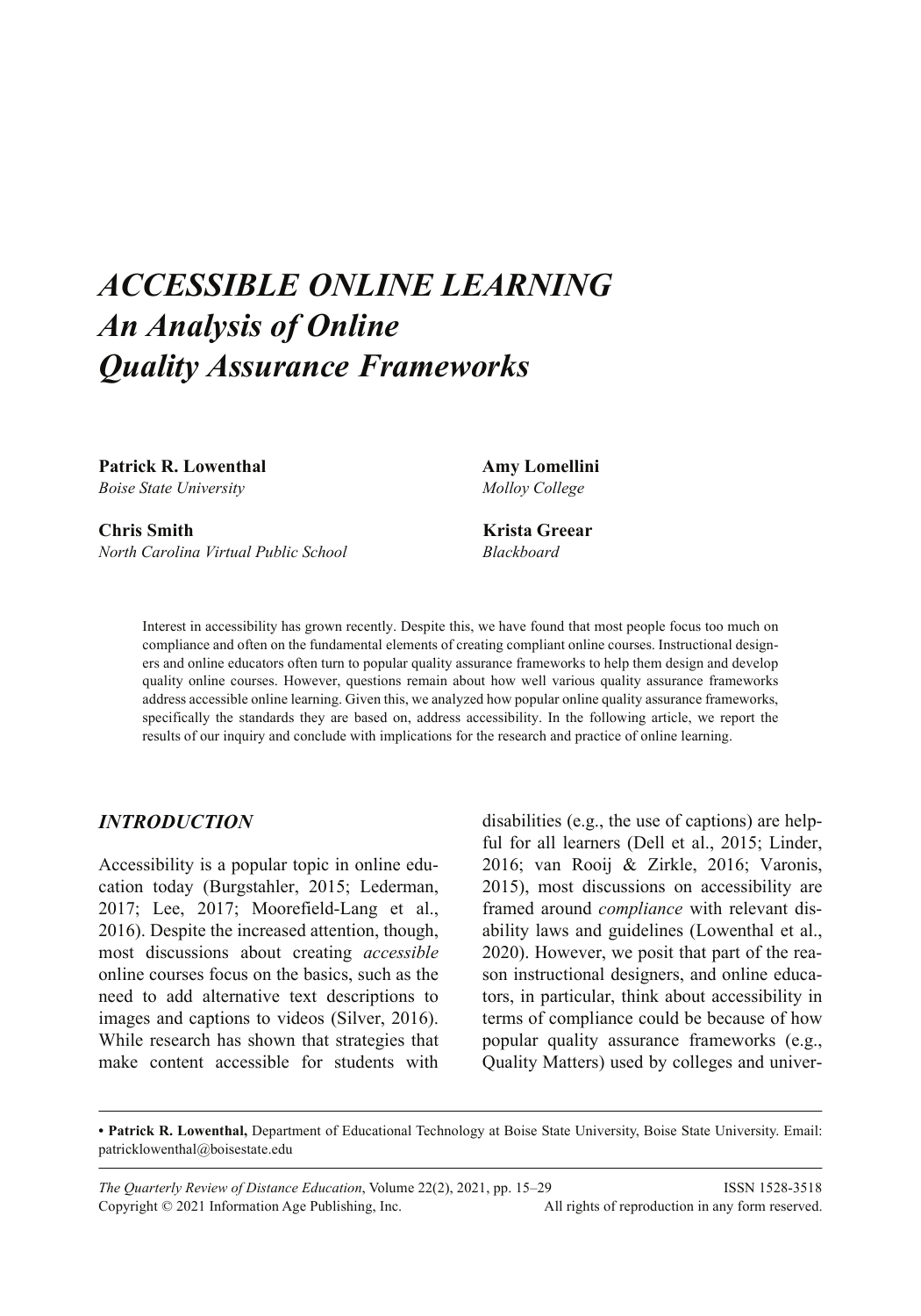sities focus on accessibility. Instructional designers and online educators often turn to these quality assurance frameworks to help them design and develop quality online courses. However, questions remain about how well these frameworks address accessible online learning. To investigate this problem, we analyzed how popular online quality assurance frameworks and specifically the standards they are based on address accessibility for students with disabilities. In this paper, we report the results of our inquiry and conclude by discussing the implications for research and practice.

#### *BACKGROUND*

#### *Disability Laws*

There are several laws and guidelines that online educators need to be aware of (Lowenthal et al., 2020). For instance, the Rehabilitation Act of 1973 states that programs receiving federal financial assistance, including many higher education institutions, cannot discriminate or exclude people with disabilities. Section 504 of the Rehabilitation Act specifically prohibits the denial of participation or benefit from aids or services; providing aid, benefits, or services that are not equal to others available to persons without disabilities; providing aids, benefits, or services that are not as effective; providing separate aid, benefits, or services for persons with disabilities. On the other hand, Section 508 of the Rehabilitation Act emphasizes equality in electronic and information technology developed, maintained, procured, or used by the Federal government. Section 508 provides guidance regarding accessibility, making it an important law for higher education institutions to be aware of.

The Americans with Disabilities Act (ADA) of 1990 is the most comprehensive collection of disability rights, preventing discrimination in employment, state and local governments, public accommodations, telecommunications, commercial facilities, and transportation. This act reinforces the mandate

that educational entities must be nondiscriminatory. The ADA extended the protections outlined in Section 504 to state and local governments and thus to institutions of higher education.

In January 2017, an updated version of Section 508 of the Rehabilitation Act was published in response to market trends, innovations, and new technologies. The updated version applies standards specifically to the technology used by the federal government, including hardware, software, and websites. This update also aligned requirements with the other US and international guidelines and standards, such as the Web Content Accessibility Guidelines (WCAG).

WCAG, a World Wide Web Consortium (W3C) subgroup, is a continuous collaborative effort to provide internationally shared standards for web content accessibility (W3C, n.d.). The most recent version of WCAG contained four main principles: perceivable, operable, understandable, and robust. WCAG is a technical group of standards intended for use by web developers. It is not considered an introduction to accessibility for novice users; however, the WCAG's website provides many examples and resources (W3C, n.d.).

Educational institutions need to understand and follow the legal directives identified in Section 504 and Section 508 of the Rehabilitation Act and the ADA. To meet or exceed compliance, educational institutions must conform to the technical standards of Section 508 as well as the most recent version of WCAG. As such, institutions, specifically instructional designers and online educators, are becoming more familiar with and complying with these basic requirements to meet the needs of diverse learners.

#### *Diversity in Higher Education*

The growing diversity of students in higher education can pose a challenge when designing online courses (Hartsoe & Barclay, 2017). Faculty and instructional designers today need to consider students with disabilities, those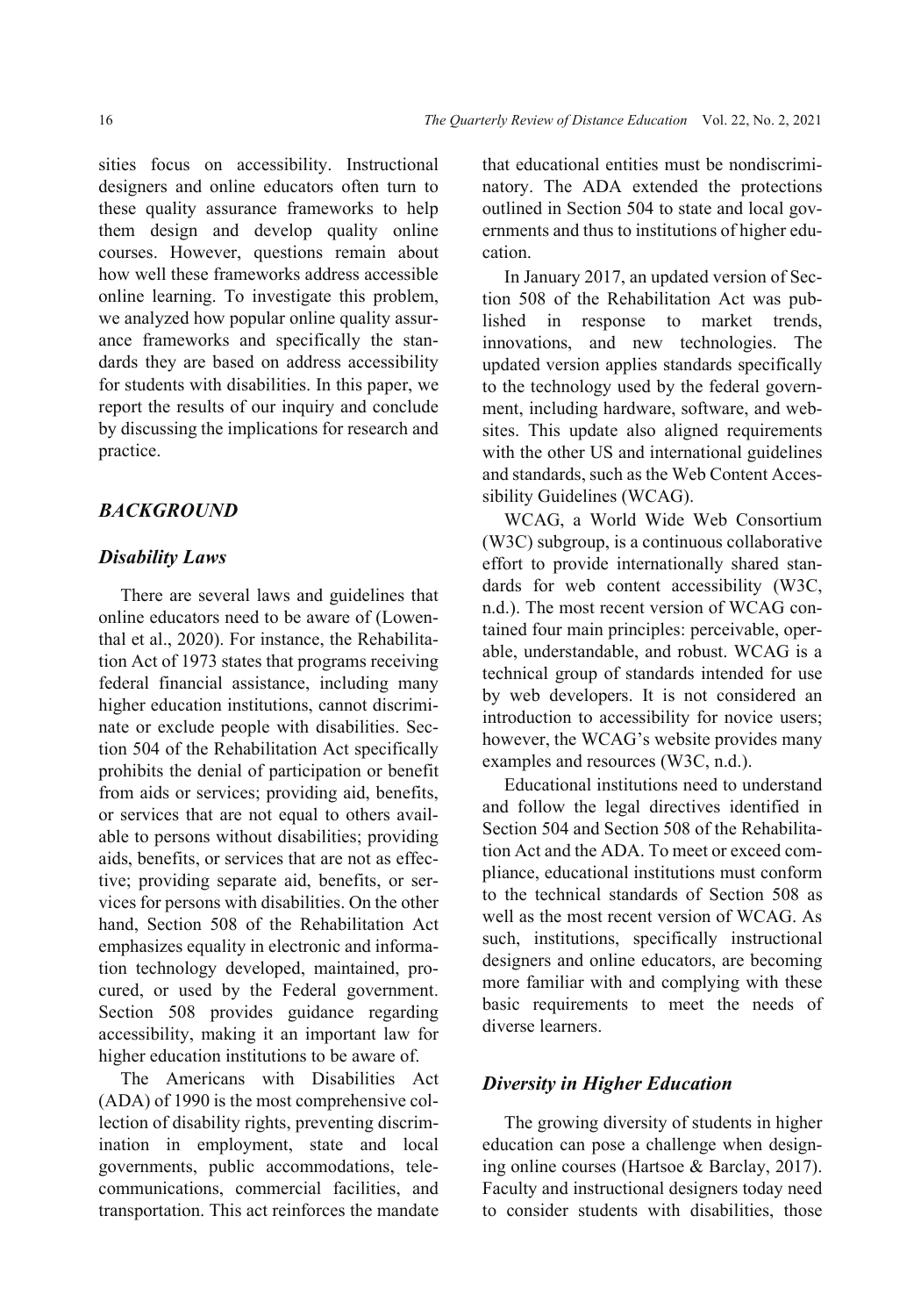from varying cultures, those of nontraditional ages, and English language learners when designing online courses (Izzo et al., 2008; Rose et al., 2006). For example, the number of undergraduate students reporting a disability rose from 11% to 19% between 2007 and 2016 (National Center for Education Statistics, 2016; National Center for Education Statistics, 2019). Further, students of two or more races, those over 30 years of age, and veterans have reported disabilities at even higher rates recently (National Center for Education Statistics, 2019). However, the actual number of students with a disability is likely significantly higher than reported because most students in higher education choose not to disclose their disabilities (Izzo et al., 2008; McAndrew et al., 2012; Roberts et al., 2011; Schelly et al., 2011).

While the needs of students with disabilities can mirror the needs of their peers, they can also differ significantly (Rose et al., 2006; Soonhwa et al., 2019). For example, most quality assurance frameworks include standards focused on the importance of online courses to have logical and consistent course navigation (Baldwin et al., 2018). However, while a disorganized course may annoy students without disabilities, it may cause an insurmountable barrier for students with disabilities (Gladhart, 2010). Students with disabilities who experience issues with cognition, memory, and/or processing (Murphy et al., 2019) and students using assistive technology (e.g., a screen reader) to navigate courses (Whitney, 2020) may be unable to effectively locate and access content and activities effectively in disorganized courses. Research suggests that such barriers to learning have led to lower participation, retention, and graduation rates for students with disabilities in higher education (Gladhart, 2010; Izzo et al., 2008). One way to address barriers like these is to focus on designing courses that are more usable, accessible, and inclusive (Lomellini & Lowenthal, in press; Lowenthal et al., 2020).

#### *THEORETICAL FRAMEWORK*

Models of disability have changed significantly in recent years. Previously, disability was understood in medical terms as an individual's lack of ability to do something due to health issues (World Health Organization, 2011). Following the medical model, institutions of higher education traditionally placed the onus on students to disclose their disabilities or identify what was *wrong* with them for the institution to help find a *fix* for their deficits (Nieminen & Pesonen, 2020). In this view, accommodations need to be made for individual students, on a case-by-case basis, to address the barriers created by their disability.

In contrast, a newer model, called the social model of disability, shifts the focus away from students' medical conditions by acknowledging that learning environments create barriers, too (Nieminen & Pesonen, 2020). In the social model of disability, a course's design and materials need to be altered instead of the student (Kuman & Wideman, 2014). Our inquiry was grounded in the theoretical lens of critical disability studies and the social model of disability. For this study, accessibility was defined as strategies to remove the barriers to access, participation, and learning for students with disabilities.

Universal Design for Learning (UDL) is a frequently cited strategy to create accessible courses found in many quality assurance frameworks. UDL is centered around three principles: providing multiple means of engagement, representation, and action and expression (CAST, 2021; Rose et al., 2006). UDL encourages a proactive approach to improve the design of a course for all learners instead of taking a reactive accommodation or remediation-focused approach for individual students (Rose et al., 2006). Taking a UDL perspective also shifts the focus from students' disabilities to the benefits of inclusive design for diverse groups (e.g., sight, mobility, hearing, cognition, language learners, technical) (Izzo et al., 2008; Rose et al., 2006).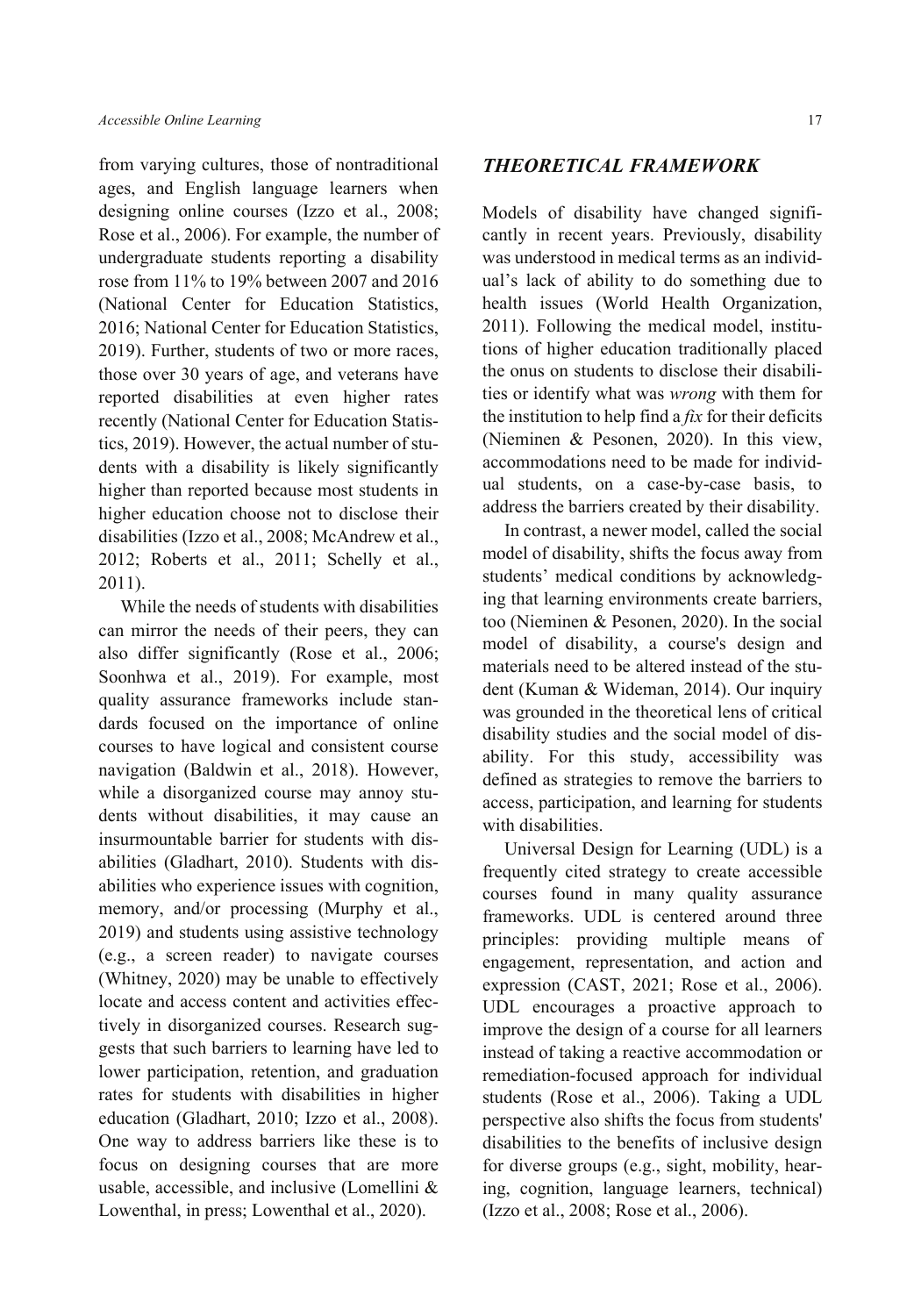# *QUALITY ASSURANCE FRAMEWORKS*

More than ever before, instructional designers and online educators, and the programs they work for, rely on quality assurance frameworks to create high-quality online learning experiences (Conklin et al., 2020; Zimmerman et al., 2020). Several different quality assurance frameworks are available for instructional designers and online educators to use (Baldwin et al., 2018). Some of the more popular quality assurance frameworks include the following:

- Blackboard Exemplary Course Program Rubric (ECP);
- Open SUNY Course Quality Review Scorecard (OSCQR); and
- Quality Matters (QM).

Each of these three frameworks addresses accessibility in its own way. For instance, Quality Matters is one of the most widely used quality assurance frameworks in the United States at the college and university levels (Shattuck et al., 2014). QM is centered around the following eight general standards, one of which focuses on accessibility and usability:

- 1. course overview and introduction;
- 2. learning objectives;
- 3. assessment and measurement;
- 4. instructional materials;
- 5. learning activities and learner interaction;
- 6. course technology;
- 7. learner support; and
- 8. accessibility and usability.

Most online educators, especially those in traditional faculty roles, lack knowledge and experience creating accessible online courses (Linder et al., 2015; Singleton et al., 2019). Even instructional designers (i.e., those in charge of designing and supporting faculty to develop online courses) report varying knowledge, skills, and commitment to accessibility (Singleton et al., 2019). Given this, quality assurance frameworks like QM, and specifically their focus on accessibility, serve an essential role in helping institutions deliver accessible online courses. However, we have found in our collective experience that many of these frameworks do not go far enough to both educate and support online educators and instructional designers to create usable, accessible, and inclusive online courses.

# *METHOD*

We set out in this exploratory study to analyze how online quality assurance frameworks address accessibility. More specifically, we sought to answer the following research question: How do popular online quality assurance frameworks, specifically the standards they are based on, address accessibility? While the three previously mentioned frameworks are arguably the most widely used (see Baldwin et al., 2018), we wanted to take a broader approach for this study, analyzing as many frameworks that were widely used as we could. The four researchers involved in this study were able to identify the following 13 quality assurance frameworks to analyze collectively:

- Course Quality Assessment Rubric (CQAR), American Council of Education (2015);
- Exemplary Course Program (ECP) Rubric, Blackboard (2016);
- Rubric for Online Instruction (ROI), California State University (2009), Chico;
- National Standards for Quality Online Courses (NSQOC; 2019), The International Association for K–12 Online Learning;
- Quality Course Teaching and Instructional Practice, Online Learning Consortium (QCTIP; 2016);
- Open SUNY Course Quality Review (OSCQR) Scorecard, SUNY Online;
- Quality Learning and Teaching (QLT-SF State) Evaluation Instrument, San Francisco State University (2017);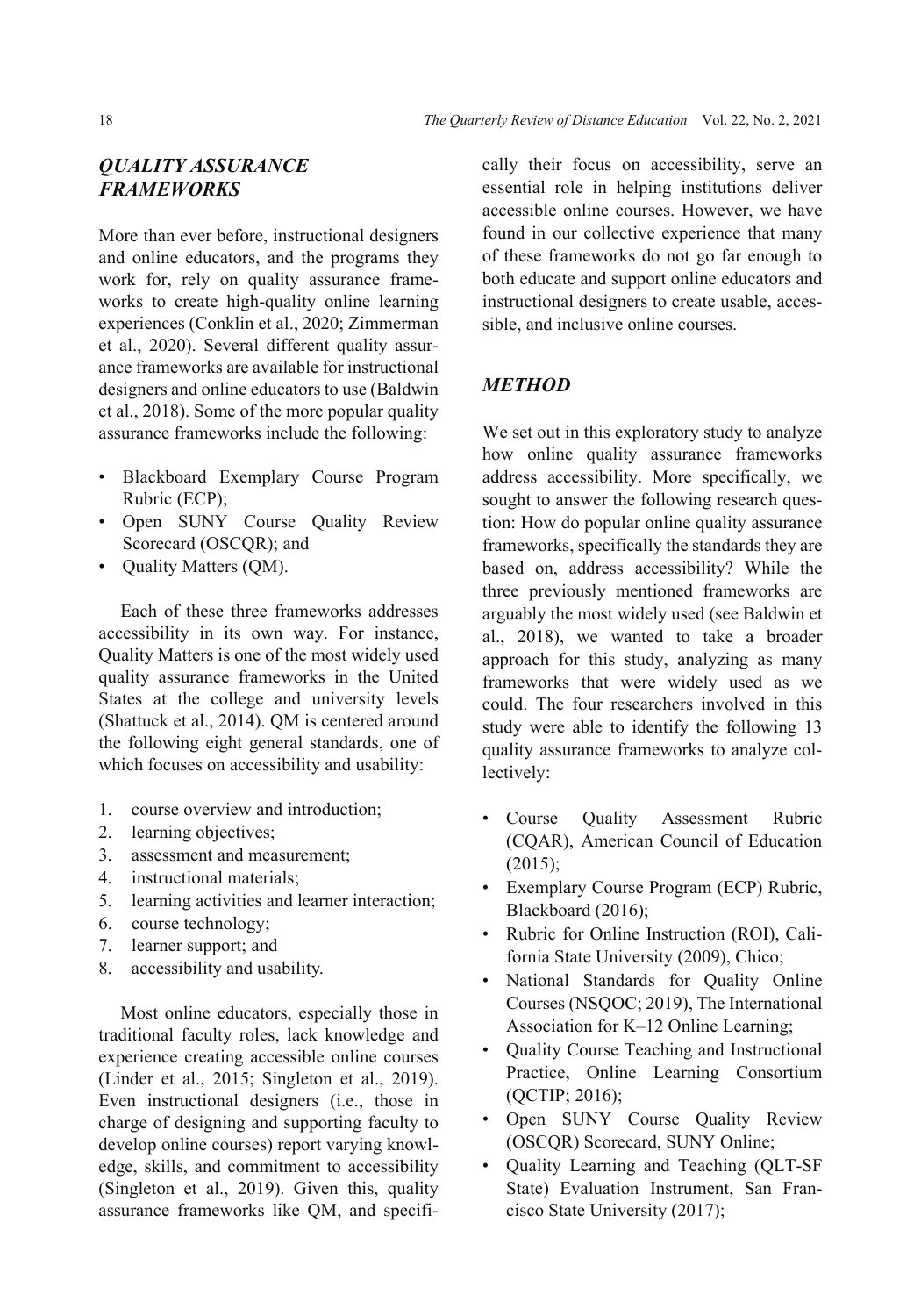- Quality Matters (QM) Higher Ed Course Design Rubric, Quality Matters;
- Quality Online Course Initiative Rubric, Illinois Online Network (2015; QOCI);
- Quality Online Learning and Teaching (QLT-CSU), California State University (2015);
- Course Rubric (CR), University of Central Florida (n.d.);
- Rubric for Evaluating Online Courses (REOC), University of North Dakota (2016); and
- Online Course Evaluation Guidelines (OCEG), University of Wisconsin, La Crosse (n.d.).

All researchers involved in this study, experienced online educators, then independently analyzed each quality assurance framework using the following guiding questions focused on how each framework addressed accessibility:

- 1. Reviewer name?
- 2. Quality assurance framework/rubric reviewed?
- 3. What year was the rubric/framework written/created?
- 4. What is the general focus of the rubric?
- 5. Does the framework/rubric address accessibility?
- 6. What is the name of the section focused on accessibility?
- 7. List the standards on accessibility.
- 8. What are the strengths of the accessibility standards?
- 9. What are the weaknesses of the accessibility standards?
- 10. On a scale from weak to strong, rate this framework's approach to accessibility.
- 11. If we were to create our own accessibility standards, is there anything you might copy or use from this framework/ rubric?
- 12. Additional comments?

Then using Question 10, "On a scale from weak to strong, rate this framework's approach

to accessibility," we calculated an average of all reviewers' responses so that we could rank, compare, and discuss each framework. We compared the individual ratings to ensure there were not any extreme outliers. We then met in a focus group format to discuss the quality assurance frameworks, our individual ratings, and reach a consensus about the rankings and each framework's strengths and weaknesses.

#### *RESULTS*

Table 1 lists the average score each rubric received. OSCQR was ranked the highest with a score of 8.00 out of 10 points. QM was ranked second with a score of 7.50, followed by NSQOC and QLT-SFU tied at 7.00. QLT-CSU received a score of 6.67, and Blackboard ECP Rubric scored 6.00. These top six evaluated rubrics are discussed in more detail in the following section.

#### *Top Six Evaluated Rubrics*

## *Open SUNY Course Quality Review Scorecard (OSCQR)*

The Open SUNY Course Quality Review (OSCQR, 2015) scorecard, dashboard, and process are a collaboration between the Online Learning Consortium (OLC) and the Open SUNY Center for Online Teaching and Excellence. The OSCQR rubric we analyzed included 50 standards grouped into six categories:

- 1. course overview and information;
- 2. course technology and tools;
- 3. design and layout;
- 4. content and activities;
- 5. interaction; and
- 6. assessment and feedback.

While the term *accessibility* was used once in the rubric and did not have its own category or section, accessibility-related standards were dispersed throughout the rubric. Of the six sec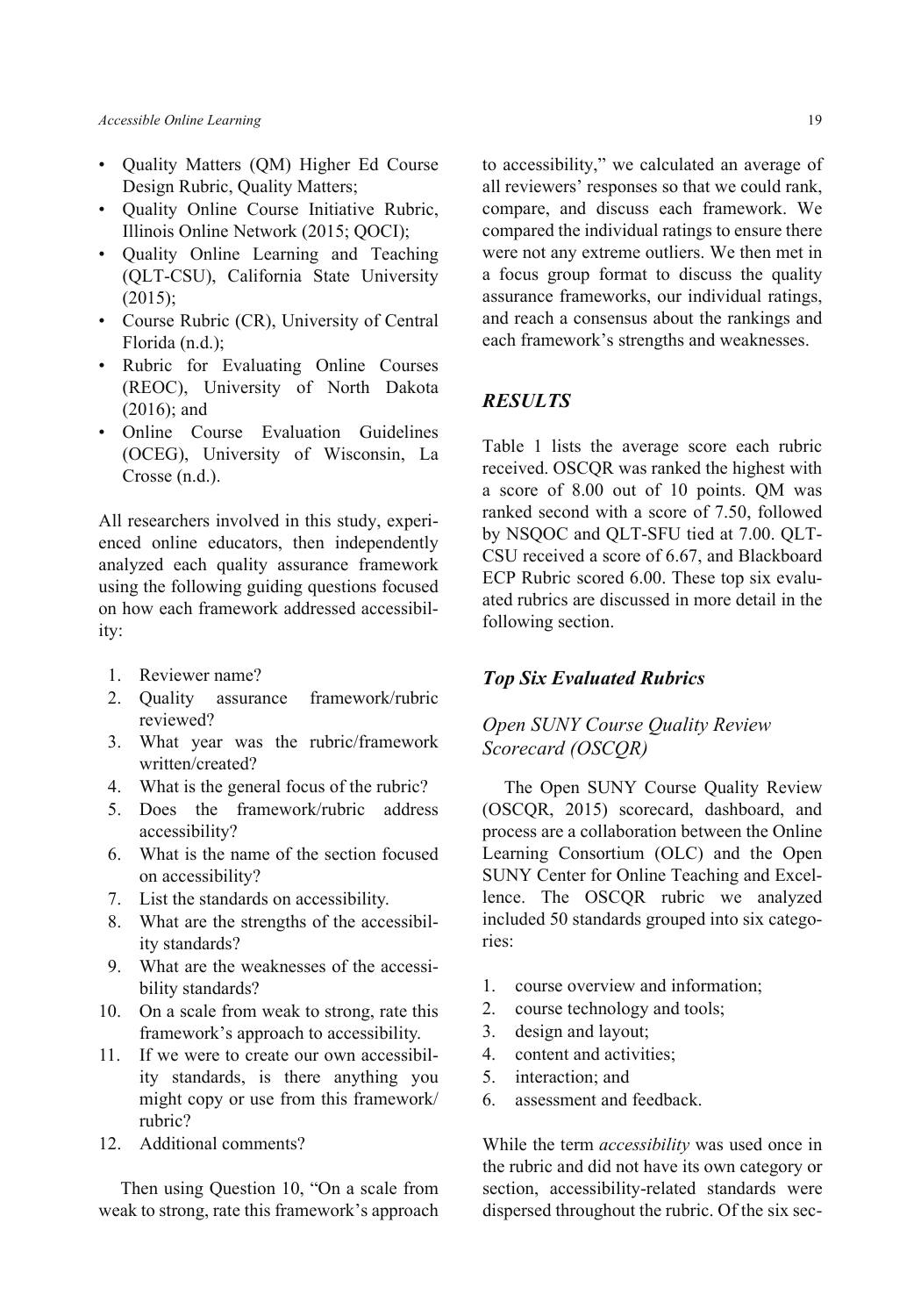tions, four sections—namely Sections 2, 3, 4, and 6—had items that addressed different aspects of accessibility. The reviewers found 20 standards throughout the rubric related to accessibility. This rubric sparked a debate among the reviewers about whether a quality assurance (QA) rubric should have a dedicated section on accessibility. On one side, a dedicated accessibility section brings attention to the critical nature of designing inclusive online learning. Alternatively, a separate accessibility section, especially one included at the end of the rubric, may reinforce a misguided approach to addressing accessibility at the end of the design process. After it has been designed, removing content is often much more laborious and complicated than designing accessible content and activities from the start. The implications of separating accessibility in its own section or incorporating it throughout a quality rubric warrant further research.

The OSCQR scorecard (i.e., the rubric) was found to be the most comprehensive framework reviewed. The standards were specific and actionable. There were guidelines for formatting text, designing tables, using color contrast, chunking content with ample white space, creating hyperlinks, including transcripts and captions, displaying content in HTML, and more. Each standard is linked to more information, explanations, evidence, and examples in a complimentary website (https:// oscqr.suny.edu). The accompanying website referenced specific laws (i.e., Americans with Disabilities Act (ADA), Section 504 and 508 of the Rehabilitation Act of 1973, and New York State Enterprise IT Policy NYS-P08- 005). It also provided resources related to WCAG and UDL, as mentioned earlier, a framework intended to optimize learning and reduce barriers for all learners (CAST, 2021). The reviewers discussed that explicitly referencing WCAG and UDL within the rubric could provide course designers with a deeper understanding of the foundation, intent, and implementation strategies for the standards.

## *Quality Matters (QM)*

Quality Matters (QM) was created in 2003 with a Fund for the Improvement of Postsecondary Education (FIPSE) grant from the U.S. Department of Education (Zimmerman et al., 2020). QM is now its own international notfor-profit organization that focuses on creating and revising standards, processes, and professional development related to quality in online and blended learning (Quality Matters, 2018b). Unlike OSCQR's open model, QM requires a paid subscription to access their detailed QM Rubric Workbook that contains annotations and examples.

We reviewed the sixth edition of the Quality Matters Higher Education Rubric (2018a), which contained eight general standards and forty-two specific standards. Standard 8: Accessibility and Usability focused on the importance of utilizing UDL guidelines for quality online courses to be accessible and usable for all learners. Standard 8 consisted of the following six specific standards:

- 8.1: Course navigation facilitates ease of use. (3 points)
- 8.2: The course design facilitates readability. (3 points)
- 8.3: The course provides accessible text and images in files, documents, LMS pages, and web pages to meet the needs of diverse learners. (3 points)
- 8.4: The course provides alternative means of access to multimedia content in formats that meet the needs of diverse learners. (2 points)
- 8.5: Course multimedia facilitates ease of use. (2 points)
- 8.6: Vendor accessibility statements are provided for all technologies required in the course. (2 points)

Each standard had a corresponding point value. Three points indicated that the standard is *essential*, 2 points indicated a *very important* standard, and 1 point was an *important* standard. The accessibility-related specific stan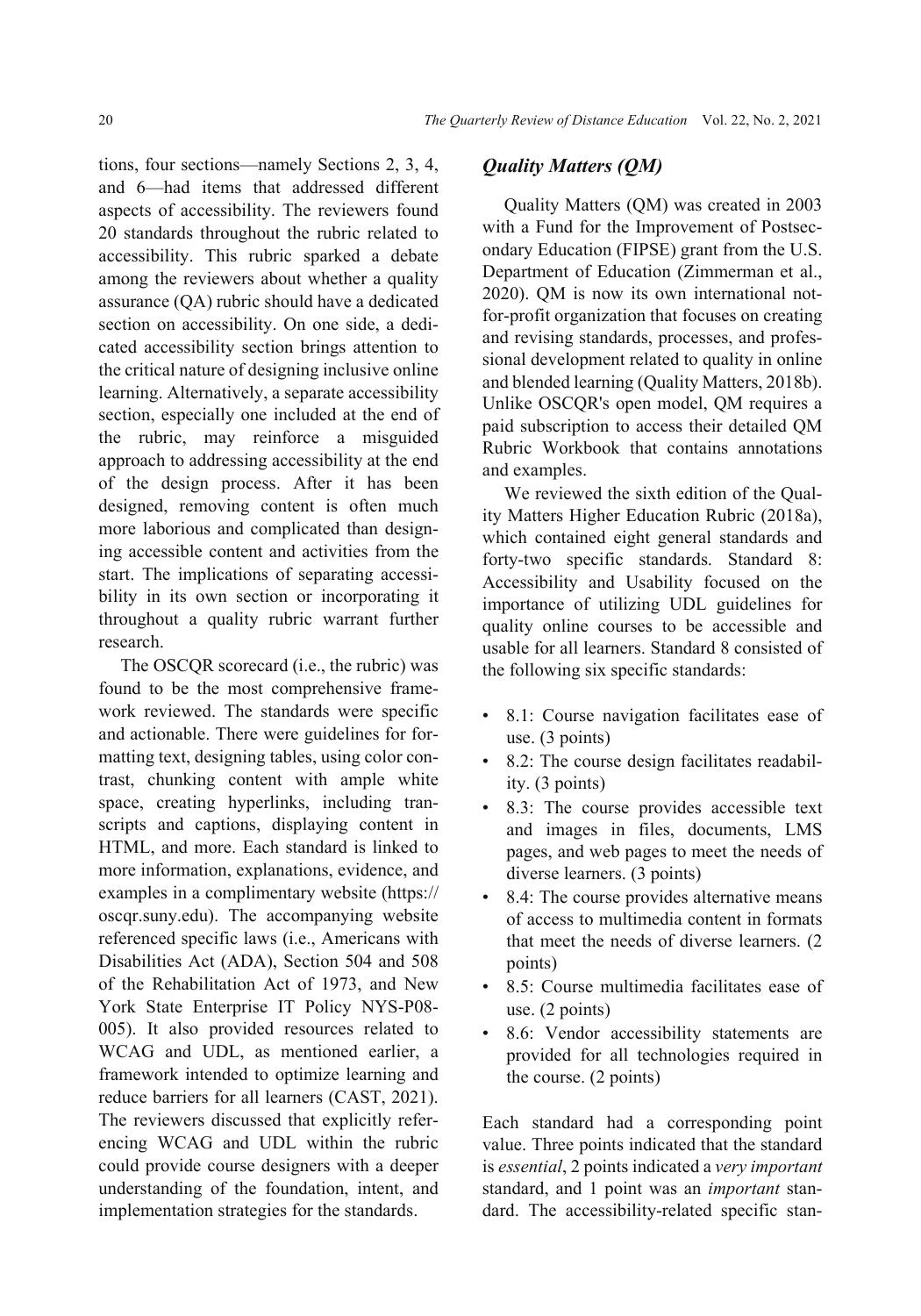dards represented 15% of the total possible 100 points in the rubric. For a course to meet QM review expectations, the review must have *met* all 3-point essential standards and received a total score of 85 or higher. In other words, a course could not meet expectations without addressing at least Standard 8.1, 8.2, and 8.3.

The reviewers found the standards and supporting material (i.e., the QM Rubric Workbook) related to accessibility were comprehensive. They covered text, documents, files, multimedia, web content, and third-party tools inside and outside the learning management system. Further, their use of terms such as *usability* and *diverse learners* may reduce the stigma often attached to *accessibility*. The annotated rubric workbook referred specifically to UDL guidelines as well as WCAG. There was no mention of specific U.S. federal laws, likely because QM is an international organization. The rubric clearly stated that "Meeting QM Specific Review Standards regarding accessibility does not guarantee or imply that the specific accessibility regulations of any country are met." The reviewers agreed that this type of statement should be included in all frameworks to reinforce that standards cannot replace internal testing or meeting specific students' needs.

This version of the QM Rubric also required vendor accessibility statements for all technologies. The reviewers discussed the importance of encouraging third-party companies to create more accessible products. Institutions should also vet campus-wide technology and be wary of vendor accessibility statements that are sometimes created by marketing personnel instead of accessibility experts.

The QM Rubric available to the public is an abridged version lacking essential details. For example, specific terms in the publicly available rubric, such as *ease of use*, were ambiguous and would not be helpful to less experienced online educators or instructional designers. Overall, though, we noted that the rubric and the workbook lacked guidance on the technical details needed to make online courses usable and accessible. However, since our review, Quality Matters developed an accessibility resource site to address this need. QM's publicly available Accessibility and Usability Resource Site contains videos, tutorials, and discussions moderated by accessibility experts on a wide range of topics, including UDL, alternative (alt) text, video captions, color contrast, accessible documents, and accessible design in learning management systems (Quality Matters, 2021). QM also offers professional development courses for practitioners to learn to use the rubric.

# *National Standards for Quality Online Courses (NSQOC)*

The National Standards for Quality Online Courses (NSQOC) were created by the International Association for K-12 Online Learning. We reviewed Version 2, released in October 2011, revised from an earlier 2007 rubric published by the North American Council for Online Learning. It is important to note that as of today, the NSQOC is now called the National Standards for Quality Online Learning and is maintained and updated by The Virtual Learning Leadership Alliance and QM (see https://www.nsqol.org/about/). The NSQOC rubric we reviewed included 52 standards grouped into five main sections:

- 1. Section A: Content;
- 2. Section B: Instructional Design;
- 3. Section C: Student Assessment;
- 4. Section D: Technology; and
- 5. Section E: Course Evaluation and Support.

Section D's accessibility subsection had one standard that required all course materials and activities to be designed with UDL guidelines in mind and to conform to Section 504, Section 508, and WCAG 2.0. Section E's Instructor and Student Support subsection contained a vague reference to accessibility that may refer to the availability of support for the instructor instead of supporting students with disabilities.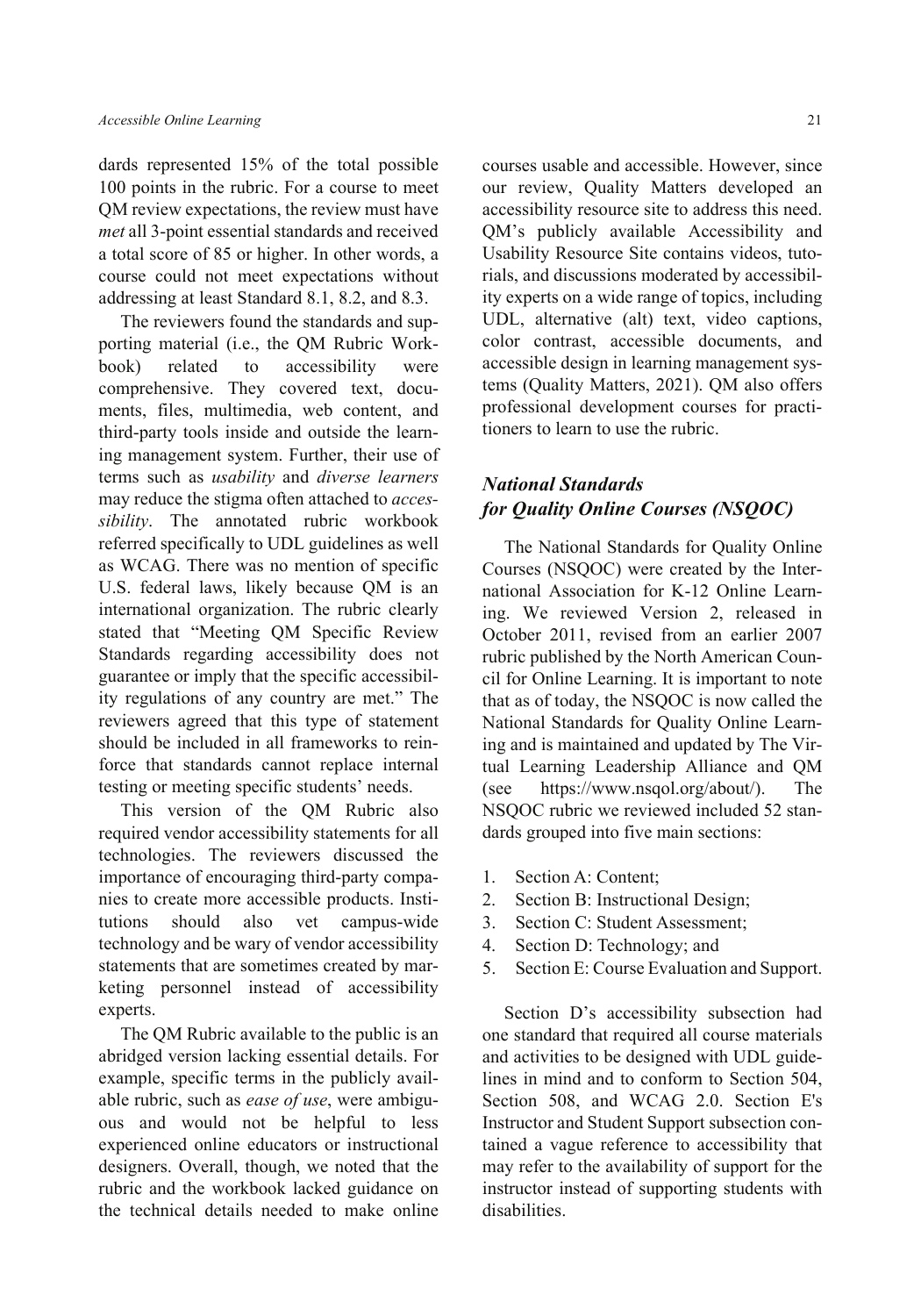The reviewers found that the NSQOC rubric was vague in addressing accessibility in blended and online courses. While the Section 504, Section 508, and WCAG 2.0 requirements and guidelines were all specifically named, no examples or descriptions of those requirements and guidelines were provided. The reviewer considerations section mentioned the need to use a web-accessibility evaluation tool to assess whether all studentaccessed web pages—such as the institution's website, course materials, and grade retrieval—conformed to accessibility standards; however, the name of the tool was not included. The NSQOC rubric also highlighted using the National Instructional Materials Accessibility Standard to ensure textbooks and course materials were accessible.

NSQOC was the only rubric that suggested reviewers utilize accessibility evaluation tools to assess the level of accessibility for all webbased content within a course; OSCQR, though, did mention accessibility evaluation tools in their accompanying website but not specifically in the rubric. This rubric could have included a link or links to specific web accessibility evaluation tools to ensure all course evaluations used the same assessment tool to increase consistency and reliability. Another way to improve it might be to separate the UDL guidelines and break down the Section 504, Section 508, and WCAG 2.0 guidelines and requirements into additional standards with more detailed reviewer consideration explanations. The rubric we reviewed (which we recognized and discussed was dated at the time of our review) included no details for what those guidelines and requirements include.

## *Quality Learning and Teaching Evaluation Instrument (QLT-SF State)*

San Francisco State University released Version 2 of the Quality Learning and Teaching (QLT-SF State) Evaluation Instrument in September 2017. San Francisco State University began working with California State University in 2013 to establish the QLT initiative. The purpose of the QLT initiative was to involve faculty in self and peer evaluations to measure course effectiveness. As a result of the partnership, the original version of the QLT Evaluation Instrument was released in 2013. Version 1 of the instrument contained 10 sections comprising 58 objectives, while Version 2 of the instrument contained the same 10 sections with 57 objectives. The OLT-SF State rubric we reviewed grouped 57 standards into 10 main sections.

- 1. course overview and introduction;
- 2. assessment of student learning;
- 3. instructional materials and resources;
- 4. students interaction and community;
- 5. facilitation and instruction (course delivery);
- 6. technology for teaching and learning;
- 7. learner support and resources;
- 8. accessibility and universal design;
- 9. course summary and wrap-up; and
- 10. mobile platform readiness.

Three of the six objectives in Section 8 were a part of the Core 24 required standards. The Core 24 objectives were considered the most important and were required to be met for the course to achieve a passing score. With this rubric, a Likert scale was used to rate each objective from 1 (*met often or always*), 0 (*not met or rarely met*), or NA if it did not apply. The reviewers noted several similarities between the QLT-SF State Rubric and the Quality Matters Rubric; for instance, a course must meet 85% of the objectives—including all the Core 24—to be fully certified.

The objectives in the accessibility and usability Section addressed a variety of accessibility concerns. Objectives 8.1, 8.3, and 8.4 primarily focused on ensuring that students are aware of university disability services. Objective 8.2 focused on the instructor providing diverse instructional support for a variety of learning styles and abilities. Objectives 8.5 and 8.6 focused on the use of accessible course materials and technologies in courses. The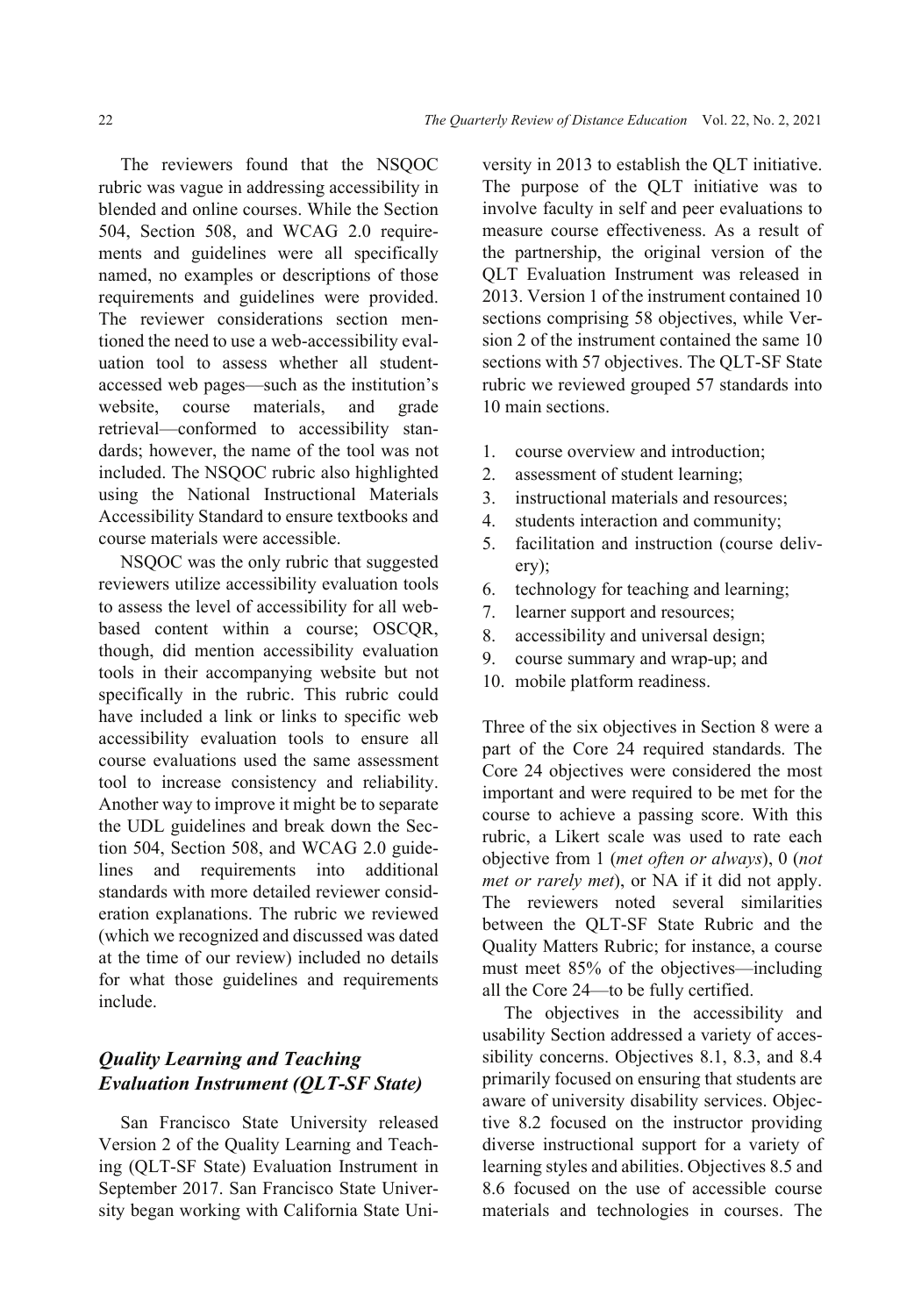rubric included detailed examples and links to outside resources on creating accessible documents and web content. For example, one resource is linked to an Accessible Media Quick Converter to convert document files (e.g., PDFs) into accessible formats. It also included contact information for the academic technology department for additional support, including identifying and vetting third-party tools.

The reviewers found that the QLT-SF rubric was more specific in addressing accessibility in blended and online courses than many of the other rubrics reviewed. For instance, objective 8.5 described the difference between captions, audio descriptions, and transcripts, along with specific scenarios when they were and were not required. While multimedia was addressed more specifically in the QLT-SF rubric, web accessibility was not explicitly described or explained in any of the six objectives in section 8; federal laws such as Section 504, Section 508, and technology guidelines such as WCAG 2.0 were not specifically mentioned either. As a result, accessibility concerns such as tables, color contrast, descriptive hyperlinks, and alt text for images were not addressed. Further, given the lack of evidence on *learning styles* (see Kirschner, 2017; Willingham et al., 2015), the reviewers thought any mention of learning styles should be removed or described as learning preferences.

## *Quality Learning and Teaching (QLT-CSU)*

California State University (CSU) developed the Quality Learning and Teaching (QLT) program (formally known as the Quality Online Learning & Teaching program). Since 2003, CSU has focused on assisting various audiences (i.e., faculty, faculty developers, and instructional designers) to effectively design and deliver online, blended, and flipped courses. The QLT-CSU Evaluation Instrument we reviewed contained 53 objectives within 10 sections.

- 1. Course Overview and Introduction;
- 2. Assessment and Evaluation of Student Learning;
- 3. Instructional Materials and Resources Utilized;
- 4. Students Interaction and Community;
- 5. Facilitation and Instruction;
- 6. Technology for Teaching and Learning;
- 7. Learner Support and Resources;
- 8. Accessibility and Universal Design;
- 9. Course Summary and Wrap-Up; and
- 10. Mobile Design Readiness.

Section 8, Accessibility and Universal Design, included seven objectives regarding accessibility. And Section 7, the Learner Support and Resources, included one objective related to supporting students with disabilities. These objectives discussed linking to university policies, demonstrating proactive support, communicating the role of the instructor, ensuring course materials/tools are accessible and providing accommodations when needed. The main strength of this rubric was the emphasis on working with disability support offices, which was not included in many of the other rubrics.

While the rubric provided an example column, the reviewers felt that it did not include enough specificity. For example, people new to accessibility may not understand what "assistive technology ready" means. When specifics were mentioned, there was not enough context or links to additional resources and guidance. The number of accessibility checks mentioned in standard 8.5 (e.g., text formatting, navigation, images, graphics, colors, audio, video) could be overwhelming without additional support. The rubric also did not mention any technical accessibility guidelines (e.g., WCAG). Objective 8.3 emphasized the importance for instructors to include a campus ADA compliance statement, but it did not specify which technical standard the course designer should strive to meet.

Overall, the QLT-CSU Evaluation Instrument provided a philosophical framework that encompasses different perspectives. However,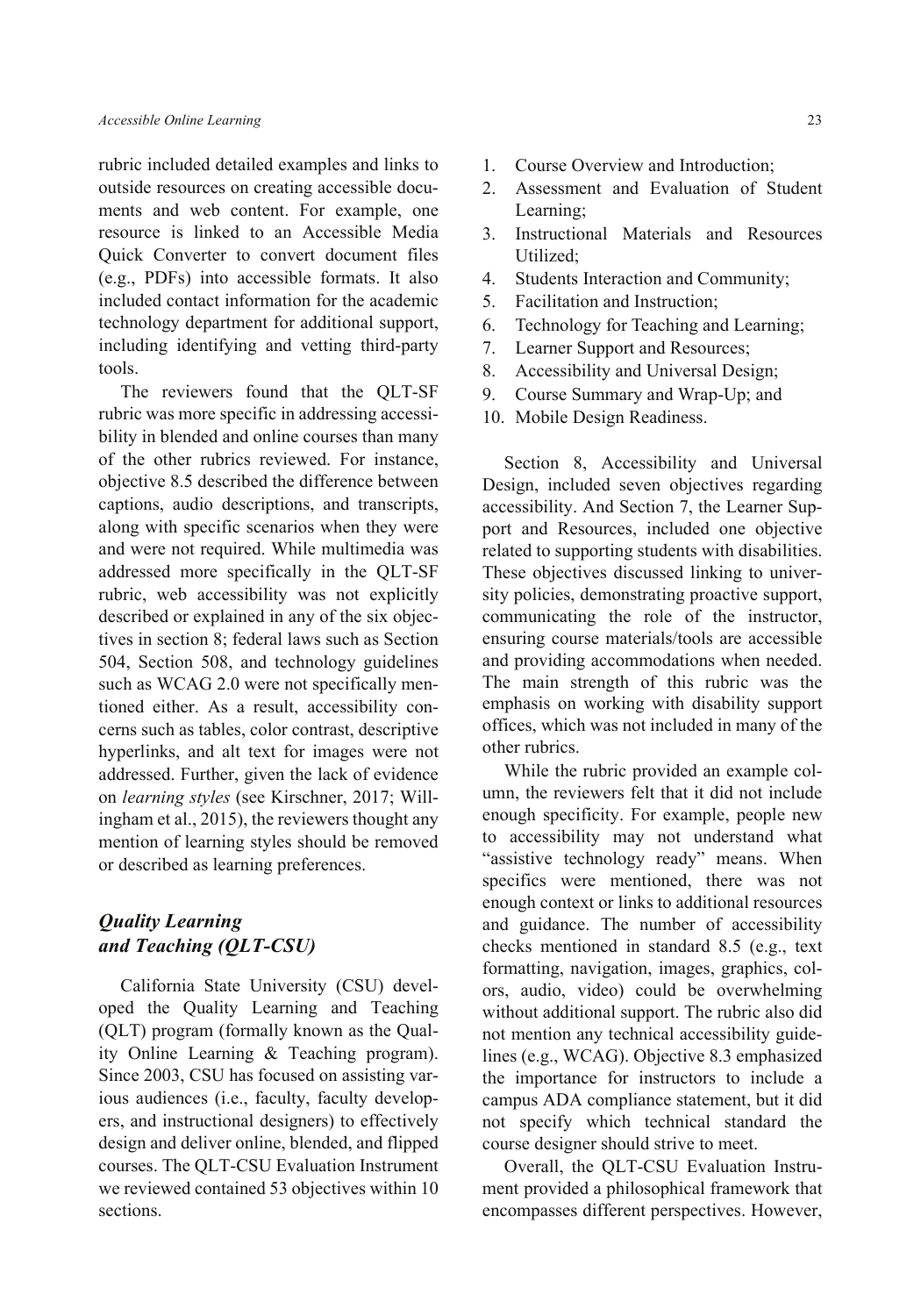it did not have enough details to support online educators or instructional designers who might not have the knowledge, skills, or prior experience to create accessible courses and instructional materials.

# *Blackboard Exemplary Course Program Rubric (ECP)*

In 2000, Blackboard created the Exemplary Course Program (ECP) to identify and disseminate best practices for designing high-quality courses. The ECP includes the framework of course design, interaction and collaboration, assessment, and learner support. The ECP Rubric was designed to be used for selfreview, peer review, or expert review. The Learner Support section of the rubric we reviewed addressed accessibility within two subcategories: Technical Accessibility Issues and Accommodations for Disabilities. Technical considerations included using standardized formats and providing alternatives if students do not have access to a specific technology. One strength of the ECP Rubric was that it explicitly mentioned optimizing technology and multimedia elements, acknowledging the different internet speeds that students may use. For example, the ECP Rubric encouraged streamed videos, smaller files to download, and graphics designed for web delivery. The Accommodations for Disabilities subcategory acknowledged that courses need to include links to institutional policies and contacts and procedures for supporting learners with disabilities. That subcategory also mentioned support structures needed to ensure learners with disabilities could fully participate, provide alternative formats (e.g., transcripts), and consider design features (e.g., color, audio/ video controls, alt text). Additionally, there were guidelines of UDL in other sections throughout the rubric as well. For example, the rubric included criteria such as chunking content, providing multiple means of assessments, providing support materials, and enabling feedback mechanisms.

However, the ECP Rubric was limited in providing accessibility guidance. No specific federal laws or technical standards were referenced (i.e., Section 508, WCAG 2.0, or 2.1). A benefit of identifying technical standards is that it could direct online educators and instructional designers to more resources about the nuances of making courses accessible. More importantly, the ECP Rubric was extremely vague regarding accessibility criteria. The Technical Accessibility subcategory had good information, but it was not about students with disabilities. The Accommodations for Disabilities section did not mention specifics about ensuring that all content is searchable or what "color, text size manipulations, audio and video controls, and alt tags reflect universal design considerations" looked like in practice. There was also no mention of the need for courses to be accessible by people using adaptive technology.

Overall, the ECP Rubric addressed some basics, but it provided few specifics about how a designer would implement accessibility in a course, especially for online educators and instructional designers new to accessibility; however, it still was rated higher than seven other rubrics reviewed.

## *DISCUSSION*

We found that the top evaluated quality assurance frameworks provided detailed explanations, annotations, links to additional resources, and references to industry laws and standards. For example, the OSCQR scorecard not only provided specific accessibility-related criteria in the framework, but it also included links to external resources to educate users on how to review and achieve each standard. Likewise, the subscriber version of the QM rubric workbook provided detailed annotations with examples of what to look for reviewing online courses (or when using the rubric as guidance during the course development process) (Quality Matters, 2018b). These additional resources can help address online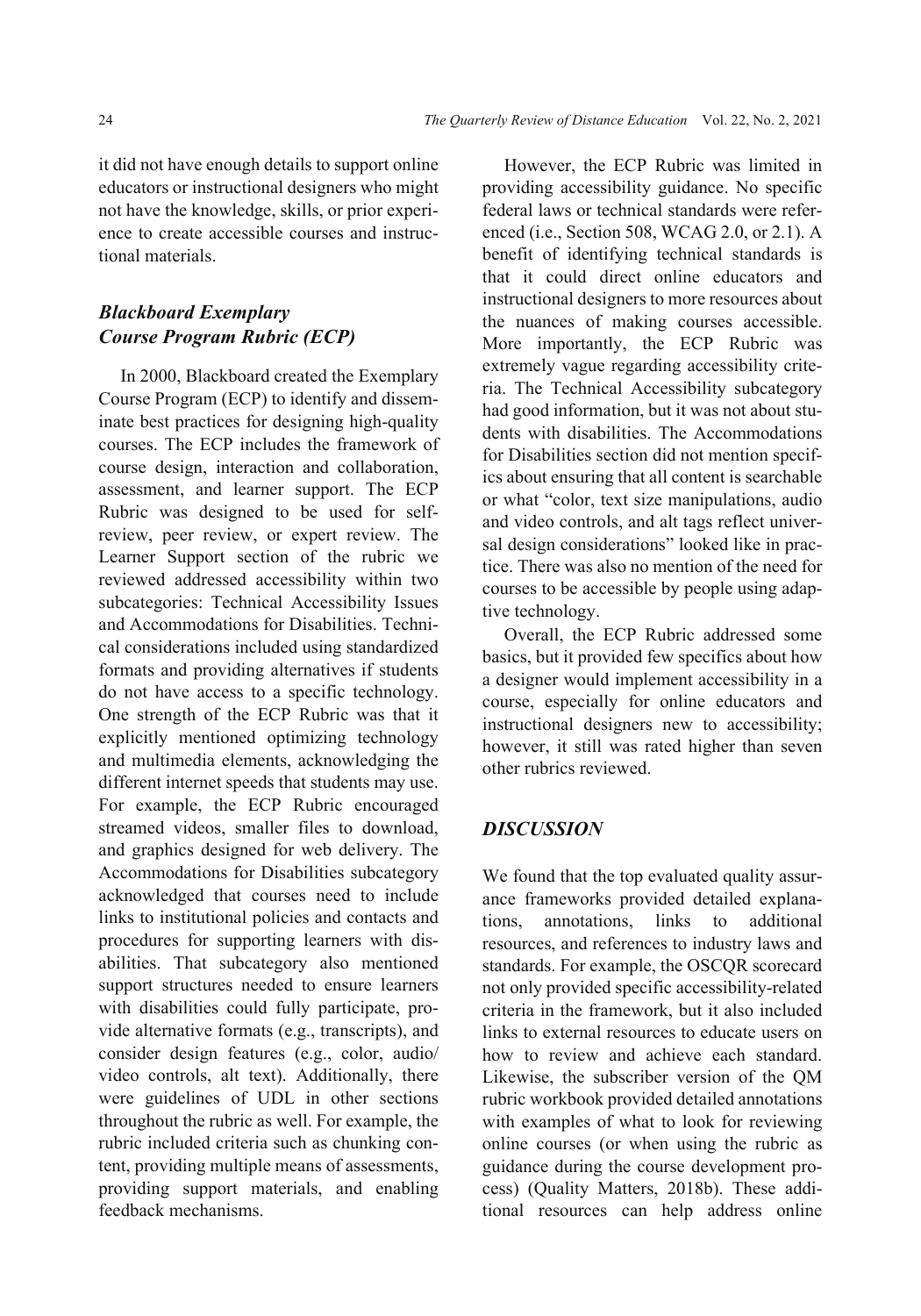educators' need for web-based resources and support the design of inclusive courses (Gladhart, 2010; Izzo et al., 2008; Singleton et al., 2019). The actionable and specific vocabulary in the highly-rated rubrics' standards can provide the practical support course designers (whether online educators or instructional designers) need.

All of the top-rated rubrics used Universal Design for Learning as part of their foundation to highlight the benefits of designing instruction for all learners. The overview statement for QM's Standard 8 explicitly stated that a quality course should utilize UDL and demonstrate a commitment to ensuring all learners can access, use, navigate, and interact with the course components. Interestingly, some rubrics, such as QLT-SF State and QLT-CSU, utilized "Universal Design" in the title of the standard. In contrast, others, such as OSCQR, refer to the guidelines without naming UDL specifically in the scorecard. ECP briefly mentioned that quality courses should reflect "universal accessibility considerations" without stating UDL as the conceptual framework. Specifically, naming UDL in the quality assurance frameworks could provide users with additional resources and information. The UDL Guidelines provided by CAST are easy to understand by varying levels of professionals in the field (CAST, 2021).

Similarly, the evaluators debated the effectiveness of explicitly stating applicable laws (e.g., Section 504, Section 508, ADA; except in international usage) and technical guidelines (i.e., WCAG). The inclusion of federal laws may reinforce the importance of designing inclusive learning experiences; however, faculty more often indicate a preference for training in UDL as opposed to training related to federal mandates (Izzo et al., 2008). Likewise, references to WCAG in quality assurance frameworks could provide online educators and instructional designers with more accessibility-related technical guidance; simultaneously, WCAG's complicated technical standards could be overwhelming and confusing for novices.

Overall, all the top six quality assurance frameworks addressed accessibility directly. OSCQR, the highest-rated rubric, incorporated accessibility throughout the rubric, while most other rubrics had dedicated accessibility standards and/or sections. We discussed the strengths and weaknesses of both approaches. On one side, including accessibility throughout the rubric emphasized the importance of integrating accessibility into each phase of course design and stresses the interconnectedness of accessibility with other areas of quality course design. The integrated approach may also make accessibility more digestible—and thus more effective—by breaking down the information into smaller, more manageable steps (Lomellini & Lowenthal, in press; Singleton et al., 2019). Some research has suggested that avoiding terms like *accessibility* and *UDL* in favor of *inclusive design*, for example, can be a more successful approach to obtain faculty buy-in (Singleton et al., 2019, pp. 223–224). However, since faculty often cite UDL as the desired topic for training (Izzo et al., 2008), having a specific UDL-related section in a quality assurance framework may bring a necessary awareness to course designers who are less familiar with accessibility. This debate warrants further research.

Alternatively, we found that the lower-rated rubrics were missing key information about why accessibility matters and how to design inclusive blended and online learning environments effectively. Course designers with limited accessibility knowledge may be unaware of the potential for course design creating barriers for students with disabilities (Fitchen et al., 2009). Including information about the importance of accessibility could motivate course designers to make applicable changes (Dallas et al., 2014; Izzo et al., 2008). However, to achieve effective change that supports diverse learners, inclusive design strategies must be easy to implement (Lomellini & Lowenthal, in press). For a quality assurance framework to be adopted and used effectively, it needs to include specific examples and resources to support practical applications.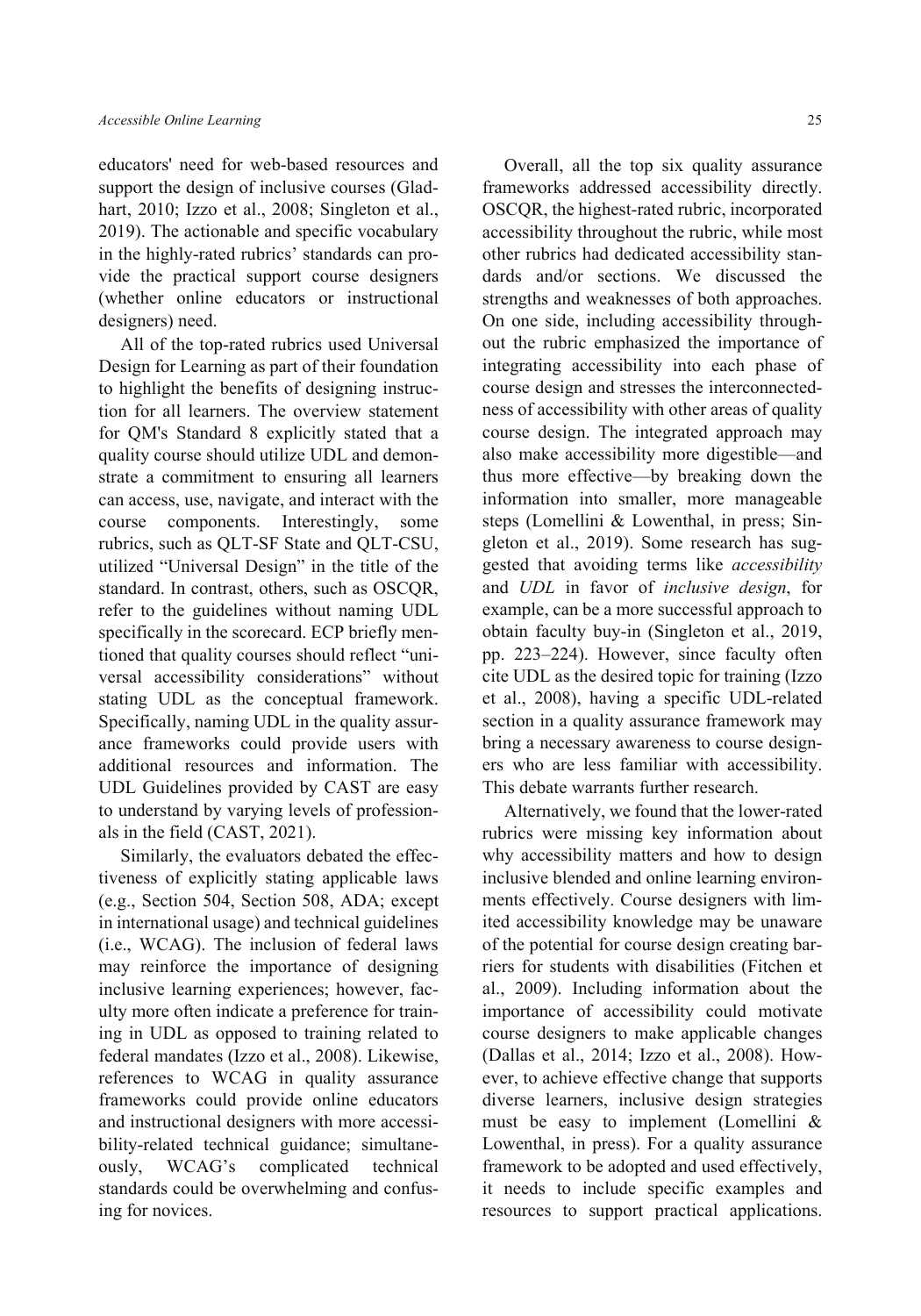The lower rated rubrics often had vague language and jargon that would limit the usability for reviewers (e.g., faculty). For instance, research has shown that faculty can become frustrated and overwhelmed by trying to meet the needs of diverse, technologically savvy learners (Izzo et al., 2008). The sheer amount of accessibility-related information and technical skills required can be overwhelming and lead to inaction (Linder et al., 2015). Including explanations for why accessibility is important and how to meet technical standards may make the frameworks more relatable, usable, and understandable for course designers.

## *CONCLUSION*

We set out to analyze how online quality assurance frameworks address accessibility. Our analysis illustrated how different popular quality assurance frameworks focused on accessibility. QA frameworks and corresponding rubrics rated highly included detailed information that made practical application of the accessibility standards possible. Many of the higher-rated rubrics included links to external resources and explicitly mentioned technical guidelines (e.g., WCAG) and conceptual frameworks (UDL). However, those rated poorly used vague language and often contained an overwhelming number of topics with little support or guidance for practical application.

One of the many lessons we learned reviewing these was how important it is to be intentional about the language used. While definitions are debated and evolving, accessibility typically relates to removing barriers for people with disabilities, while UDL represents a broader approach of proactively reducing barriers for all learners (Persson et al., 2015). Specific and actionable verbiage in each standard would make the frameworks more usable for a wide range of users, from novice to expert.

We hope that our results will help organizations improve their rubrics directly and/or develop supplemental resources as QM has since our initial analysis. The highlighted strengths and weaknesses could be used to improve the existing quality rubrics. Based on our findings, providing resources and details about why and how to meet the stated criteria would increase the usability of the frameworks. When creating or testing any framework, it is essential to include people with disabilities throughout all phases of the project. Likewise, practitioners with varying levels of accessibility knowledge should review the framework to ensure it is understandable to all users.

While accessibility in online higher education is a popular topic, we contend that it can also be more complex than a quality assurance framework can address with a series of standards. For instance, accessibility standards can quickly become too technical for the average user. Quality assurance frameworks are intended to be succinct reminders of essential information to consider when designing online or blended courses (Lowenthal & Davidson-Shivers, 2019). They are not intended to encompass all training and resources needed to implement particular standards or create accessible courses. Reducing the complex concept of inclusive course design to a few brief standards can emphasize a compliance mentality when more holistic training is needed. The increasing reliance on using rubrics to create usable, accessible, and inclusive courses across U.S. higher education institutions reinforces the idea that accessibility is a set of boxes to check off some checklist. Attempts at compliance to a minimum set of guidelines may not be enough to remove barriers created by an inaccessible course design; however, ultimately, more research is needed.

#### *REFERENCES*

American Council of Education. (2015). *ACE course quality assessment rubric.* https:// www.acenet.edu/Documents/Alternative-Credit-Project-Course-Quality-Rubric.pdf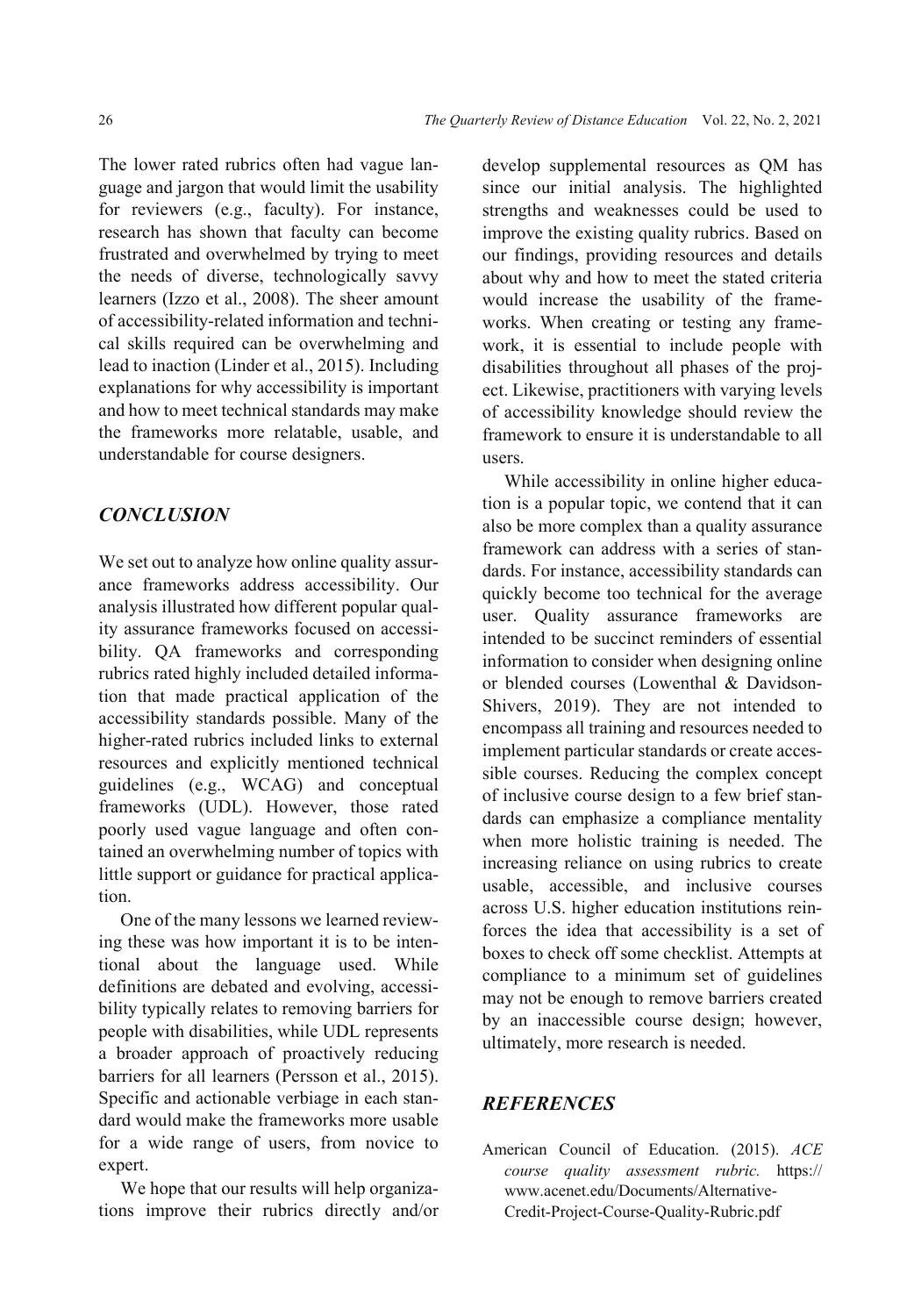- Americans with Disabilities Act of 1990, as amended, 42 USC § 12101 *et seq* (2008). https:/ /www.ada.gov/pubs/adastatute08.htm
- Baldwin, S., Ching, Y. H., & Hsu, Y. C. (2018). Online course design in higher education: A review of national and statewide evaluation instruments. *TechTrends, 62*(1), 46–57. https:// doi.org/10.1007/s11528-017-0215-z

Blackboard. (2016). *Exemplary course program.* 

- Burgstahler, S. (2015, February). Preparing for accessible e-learning [Paper presentation]. Open University of Japan's Annual International Symposium, Chiba, Japan.
- California State University, Chico. (2009). *Rubric for online instruction.* https://www.csuchico .edu/eoi/\_assets/documents/rubric.pdf
- California State University. (2015). *Quality online learning and teaching instrument.* https:// www.csun.edu/it/qlt
- CAST. (2021). Universal Design for Learning. http://www.cast.org
- Conklin, S., Morgan, Z., Easow, G., & Hanson, E. (2020). Impact of QM professional development on student evaluations. *Journal of Educators Online, 17*(2). https://files.eric.ed.gov/fulltext/ EJ1268924.pdf
- Dallas, B. K., Upton, T. D., & Sprong, M. E. (2014). Post-secondary faculty attitudes toward inclusive teaching strategies. *Journal of Rehabilitation, 80*(2), 12–20.
- Dell, C. A., Bell, T. F., & Blackwell, T. L. (2015). Applying Universal Design for Learning in online courses: Pedagogical and practical considerations. *Journal of Educators Online*, *12*(2), 166–192. https://doi.org/10.9743/JEO.2015.2.1
- Fitchen, C. S., Ferraro, V., Asuncion, J. V., Chwojka, C., Barile, M., Nguyen, M. N., Klomp, R., Wolforth, J. (2009). Disabilities and e-learning problems and solutions: An exploratory study. *Journal of Educational Technology & Society, 12*(4), 241–56.
- Gladhart, M. A. (2010). Determining faculty needs for delivering accessible electronically delivered instruction in higher education. *Journal of Postsecondary Education and Disability, 22*(3), 185– 196.
- Hartsoe, J. K., & Barclay, S. R. (2017). Universal Design and disability: Assessing faculty beliefs, knowledge, and confidence in Universal Design for Instruction. *Journal of Postsecondary Education and Disability, 30*(3), 223–236.
- Illinois Online Network. (2015). *Quality online course initiative rubric & checklist.* University

of Illinois. http://www.ion.uillinois.edu/initiatives/qoci/rubric.asp

- Izzo, M. V., Murray, A., & Novak, J. (2008). The faculty perspective on Universal Design for Learning. *Journal of Postsecondary Education and Disability, 21*(2), 60–72.
- Kirschner, P. A. (2017). Stop propagating the learning styles myth. *Computers & Education, 106*, 166–171. https://doi.org/10.1016/j.compedu .2016.12.006
- Kumar, K. L., & Wideman, M. (2014). Accessible by design: Applying UDL principles in a first year undergraduate course. *Canadian Journal of Higher Education*, *44*(1), 125–147.
- Lederman, D. (2017, March). *Understanding the faculty role in digital accessibility. Inside HigherEd*. https://www.insidehighered.com/ digital-learning/article/2017/03/15/digitalaccessibility-experts-discuss-how-theyapproach-faculty
- Lee, K. (2017). Rethinking the accessibility of online higher education: A historical review. *The Internet and Higher Education*, *33*, 15–23. http:/ /dx.doi.org/10.1016/j.iheduc.2017.01.001
- Linder, K. (2016). *Student uses and perceptions of closed captions and transcripts: Results from a national study.* http://info.3playmedia.com/rs/ 744-UDO-697/images/Student-Survey-Report-10-25-16-Final.pdf
- Linder, K. E., Fontaine-Rainen, D. L., & Behling, K. (2015). Whose job is it? Key challenges and future directions for online accessibility in US institutions of higher education. *Open Learning, 30*(1), 21–34. https://doi.org/10.1080/02680513 .2015.1007859
- Lomellini, A., & Lowenthal, P. R. (in press). Inclusive online courses: Universal Design for Learning strategies that impact faculty buy-in. In J. Stefaniak & R. Reese (Eds.), *The instructional design trainer's guide: Authentic practices and considerations for mentoring id and ed tech professionals*. Routledge.
- Lowenthal, P. R., & Davidson-Shivers, G. V. (2019). Strategies used to evaluate online education. In M. G. Moore & W. C. Diehl (Eds.), *Handbook of distance education* (pp. 415 –427; 4th ed.). Routledge.
- Lowenthal, P. R., Greear, K., Humphrey, M., Lowenthal, D. A., Conley, Q., Giacumo, L. A., & Dunlap, J. C. (2020). Creating accessible and inclusive online learning: Moving beyond compliance and broadening the discussion.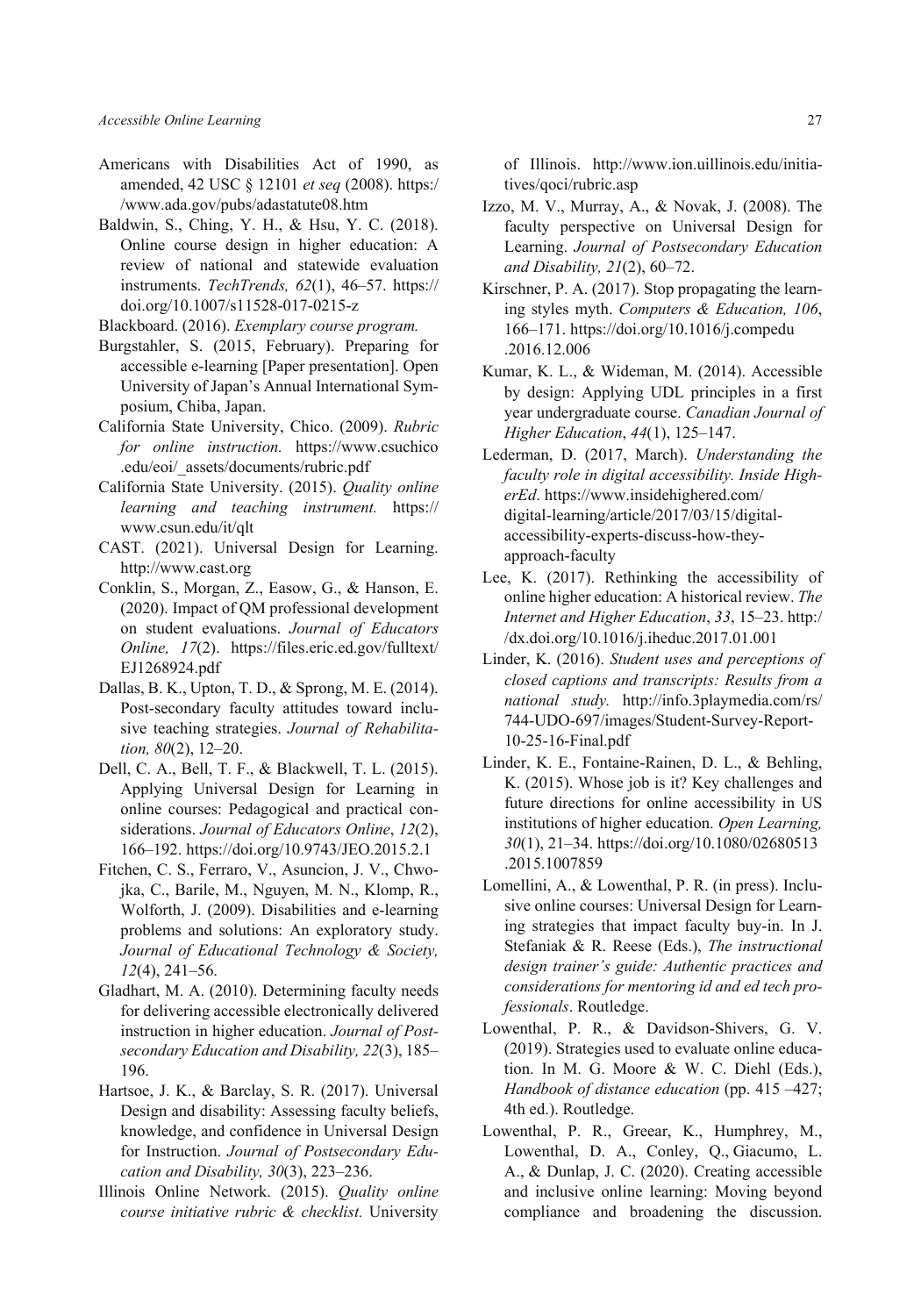*Quarterly Review of Distance Education, 21*(2), 1–21.

- McAndrew, P., Farrow, R., & Cooper, M. (2012). Adapting online learning resources for all: Planning for professionalism inaccessibility. *Research in Learning Technology, 20*(4), 345– 361. https://doi.org/10.3402/rlt.v20i0.18699
- Moorefield-Lang, H., Copeland, C. A., & Haynes, A. (2016). Accessing abilities: Creating innovative accessible online learning environments and putting quality into practice. *Education for Information*, *32*(1), 27–33. http://dx.doi.org/ 10.3233/EFI-150966
- Murphy, A., Malenczak, D., & Ghajar, M. (2019). Identifying challenges and benefits of online education for students with a psychiatric disability. *Journal of Postsecondary Education and Disability, 32*(4), 395–409.
- National Center for Education Statistics, US Department of Education. (2016). Table 311.10: Number and percentage of distribution of students enrolled in postsecondary institutions by level, disability status, and selected student characteristics: 2007–08 and 2011–12. National Center for Education Statistics. https://nces.ed.gov/ programs/digest/d16/tables/dt16\_311.10.asp
- National Center for Education Statistics, US Department of Education. (2019). Table 311.10: Number and percentage of distribution of students enrolled in postsecondary institutions by level, disability status, and selected student characteristics: 2015–16. National Center for Education Statistics. https://nces.ed.gov/programs/ digest/d19/tables/dt19\_311.10.asp
- National Standards for Quality Online Courses. (2011). *The International Association for K–12 online learning, version 2.* https:// www.nsqol.org/wp-content/uploads/2018/10/ national-standards-for-quality-online-courses-2011.pdf
- Nieminen, J. H. & Pesonen, H. V. (2020). Taking Universal Design back to its roots: Perspectives on accessibility and identity in undergraduate mathematics. *Education Sciences, 10*(12), 2–22. https://doi.org/10.3390/educsci10010012
- Online Learning Consortium. (2015). *OLC OSCQR course design review scorecard.* https://onlinelearningconsortium.org/consult/oscqr-coursedesign-review/
- Online Learning Consortium. (2016). *Quality course teaching & instructional practice.* https:/ /onlinelearningconsortium.org/consult/olc-quality-course-teaching-instructional-practice/
- Persson, H., Åhman, H. A., Yngling, A. A., & Gulliksen, J. (2015). Universal design, inclusive design, accessible design, design for all: different concepts—one goal? On the concept of accessibility—historical, methodological and philosophical aspects. *Universal Access in the Information Society, 14,* 505–526. https://doiorg.org/10.1007/s10209-014-0358-z
- Quality Matters. (2018a). *Quality Matters higher education rubric* (6th ed.)*.* https://www.qualitymatters.org/sites/default/files/PDFs/StandardsfromtheQMHigherEducationRubric.pdf
- Quality Matters. (2018b). *QM higher education rubric workbook* (6th ed.) https://www.qmprogram.org/myqm/
- Quality Matters. (2021). *Address Accessibility challenges with AURS.* https://www.qualitymatters .org/qa-resources/resource-center/articlesresources/accessibility-resource-site
- Roberts, J. B., Crittenden, L. A., & Crittenden, J. C. (2011). Students with disabilities and online learning: A cross-institutional study of perceived satisfaction with accessibility compliance and services. *Internet and Higher Education, 14*(4), 242–250. http://dx.doi.org/10.1016/j.iheduc .2011.05.004
- Rose, D. H., Harbour, W. S., Johnston, C. S., Daley, S. G., & Abarbanell, L. (2006). Universal Design for Learning in postsecondary education: reflections on principles and their application. *Journal of Postsecondary Education and Disability, 19*(2), 135–151.
- Schelly, C. L., Davies, P. L., Spooner, C. L. (2011). Student perceptions of faculty implementation of Universal Design for Learning. *Journal of Postsecondary Education and Disability, 24*(1), 17–30.
- Section 504 of the Rehabilitation Act of 1973, 34 CFR Part 104.
- Section 508 of the Rehabilitation Act of 1973, 29 USC § 794d (1998).
- Soonhwa, S., DaCosta, B., & Hodges, R. (2018). A systematic review of empirically-based Universal Design for Learning: Implementation and effectiveness of Universal Design in education for students with and without disabilities at the postsecondary level. *Open Journal of Social Sciences, 6*(5), 171–89. https://doi.org/10.4236/ jss.2018.65014
- Shattuck, K., Zimmerman, W. A., & Adair, D. (2014). Continuous improvement of the QM rubric and review processes: Scholarship of inte-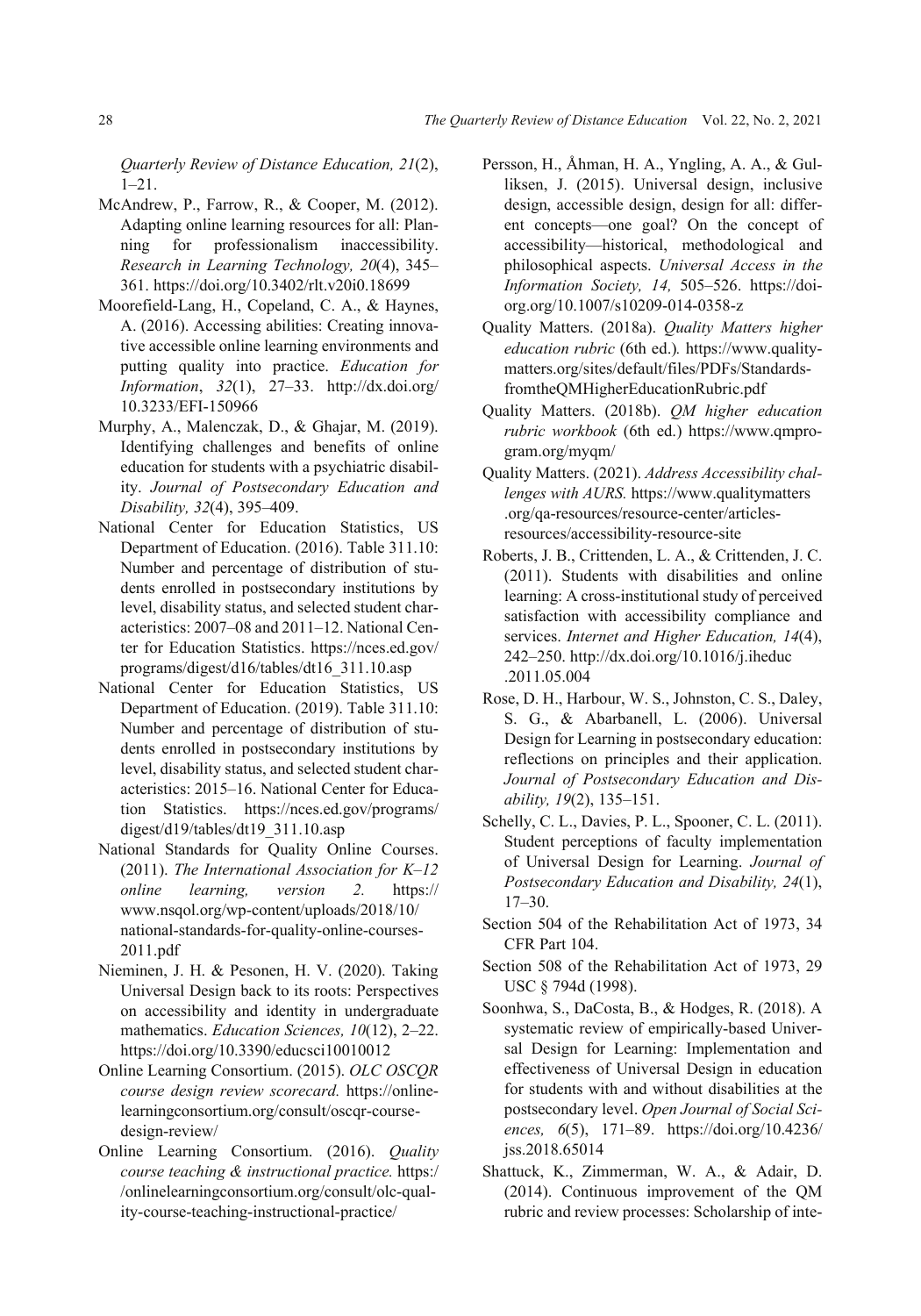gration and application. *Internet Learning, 3*(1), 25–34.

- Silver, L. (2016, January). *Creating accessible learning: What you need to know.* Trivantis. https://www.trivantis.com/blog/creating-accessible-elearning-need-know/
- San Francisco State University. (2017). *Quality learning & teaching evaluation instrument.* https://qlt.sfsu.edu/sites/default/files/ QLT%20Full%20Instrument.pdf
- Singleton, K. J., Evmenova, A., Jerome, M. K., & Clark, K. (2019). Integrating UDL strategies into the online course development process: Instructional designers' perspectives. *Online Learning, 23*(1), 206–235. https://doi.org/10.24059/ olj.v23i1.1407
- University of Central Florida. (n.d.). *Course rubric.* https://cdl.ucf.edu/files/2013/09/ IDL6543\_CourseRubric.pdf
- University of North Dakota. (2016). *Rubric for evaluating online courses.* North Dakota.
- University of Wisconsin, La Crosse. (n.d.). *Online course evaluation guidelines.* https:// www.uwlax.edu/globalassets/offices-services/ catl/guidelines.pdf
- van Rooij, S. W., & Zirkle, K. (2016). Balancing pedagogy, student readiness and accessibility: A case study in collaborative online course development. *The Internet and Higher Education*, *28*,

1–7. https://doi.org/10.1016/j.iheduc.2015.08 .001

- Varonis, E. M. (2015). From barriers to bridges: Approaching accessibility in course design. *The International Journal of Information and Learning Technology*, *32*(3), 138–149. https://doi.org/ 10.1108/IJILT-12-2014-0033
- W3C (n.d.). Web Content Accessibility Guidelines (WCAG) Overview. https://www.w3.org/WAI/ standards-guidelines/wcag/
- Whitney, M. (2020). Teaching accessible design: Integrating accessibility principles and practices into an introductory web design course. *Information Systems Education Journal, 18*(1), 4–13.
- Willingham, D. T., Hughes, E. M., & Dobolyi, D. G. (2015). The scientific status of learning styles theories. *Teaching of Psychology, 42*(3), 266– 271. https://doi.org/10
	- .1177%2F0098628315589505
- World Health Organization. (2011). *World report on disability.* https://www.who.int/publications/ i/item/9789241564182
- Zimmerman, W., Altman, B., Simunich, B., Shattuck, K., & Burch, B. (2020). Evaluating online course quality: A study on implementation of course quality standards. *Online Learning, 24*(4), 147–164. https://doi.org/10.24059/ olj.v24i4.2325